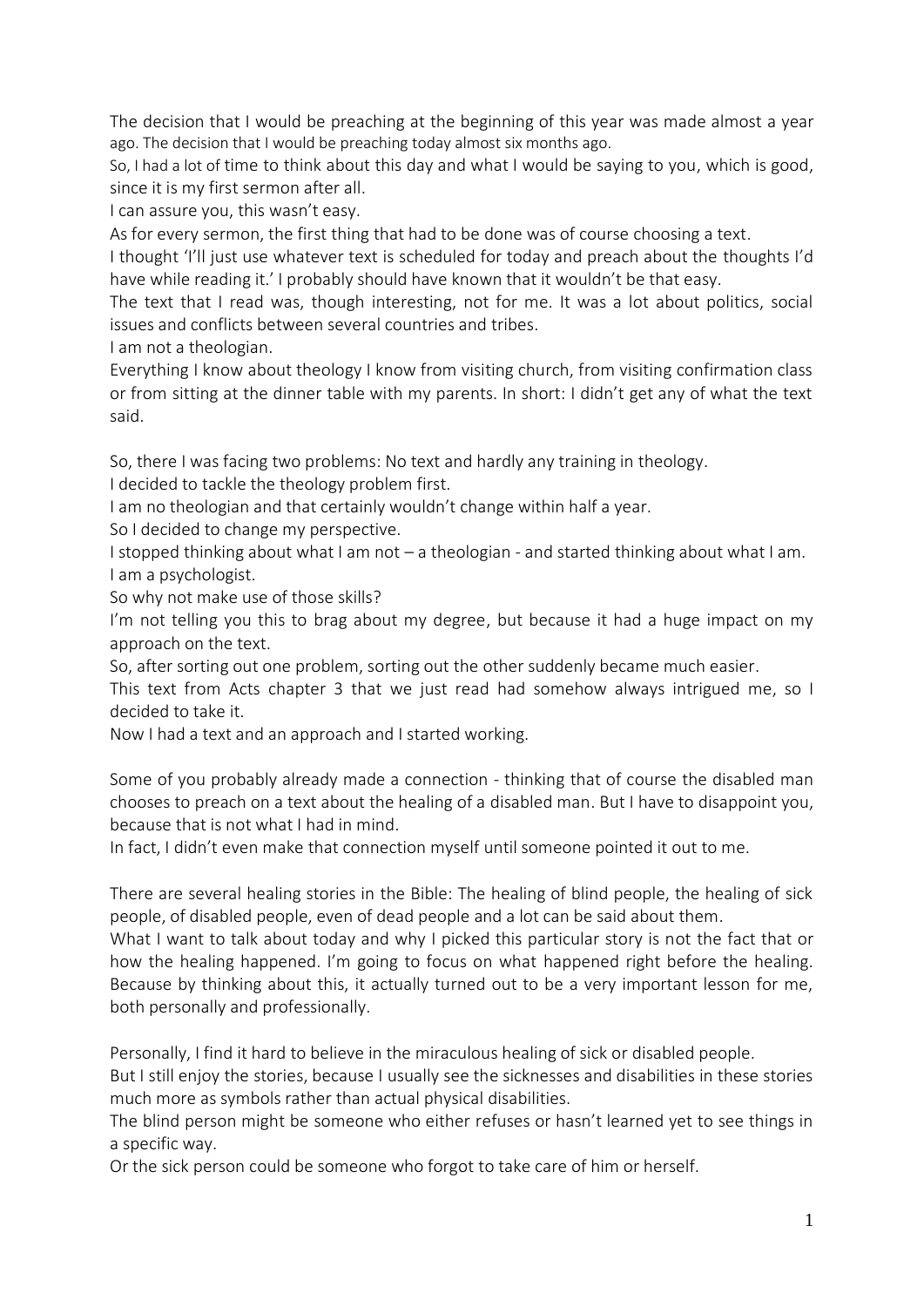In the same way the disability of that man in front of the temple, as a physical inability to move might just as well be seen as a mental inability to move.

And here's where my being a psychologist comes into play.

Because in modern terms this mental inability to move would be considered depression.

Depression is a state of mind, generally characterized by alternating episodes of either deep sadness, or a complete lack of emotions at all.

What causes depression and how exactly it develops depends entirely on the individual. But it can be broken down to some symptoms that typically come up. While the emotional problems are definitely the most apparent, people with depression have other problems to deal with as well.

They often describe a sensation of meaninglessness or not being good enough.

Because of that, they often feel as if they don't belong anywhere, not to their group of friends, not to society, or sometimes not even to the world they live in.

'As if you were watching the rest of the world through a thick glass window, all distant and dull' - this is how someone once explained this to me.

And here we have our lame beggar in front of the temple, lying there, watching.

Watching the rest of the world live their lives, not being able to participate.

But what exactly about this makes him unable to move?

One of the biggest issues while treating depression is, that the patients often have a hard time getting on their feet.

They just don't have the strength to take action anymore.

They won't make plans and sometimes not even leave their homes anymore.

The worse the depression, the worse this gets, which makes it so hard for them to solve their problems.

This inability to help themselves then leads to a tendency to receive.

An observation often made with people with depression is, that they demand a lot of support. That alone is not a problem, everyone needs help here and there.

What becomes a problem in this particular case is, that the help is always of a very short term nature and doesn't solve anything on the long run. It may help them for now, but it doesn't solve the overall problem.

To be clear, the patient is not to be blamed, because as I just explained, they can't take action to change things anymore.

But to friends and relatives trying to help someone with depression can become rather frustrating for exactly that reason. While they keep on helping, investing their time and energy, it can often feel as if their support doesn't lead anywhere, not necessarily because it is not appreciated, but because it is not the kind of support the person needs.

This often results in the helper slowly burning out and finally giving up.

Back to our lame beggar:

In my opinion, he shows exactly what I have just described.

While he isn't able to move on his own, he still has people helping him solve his short term problems. Someone carries him to the temple in the morning and someone carries him home in the evening. In the time in between he is able to beg for money.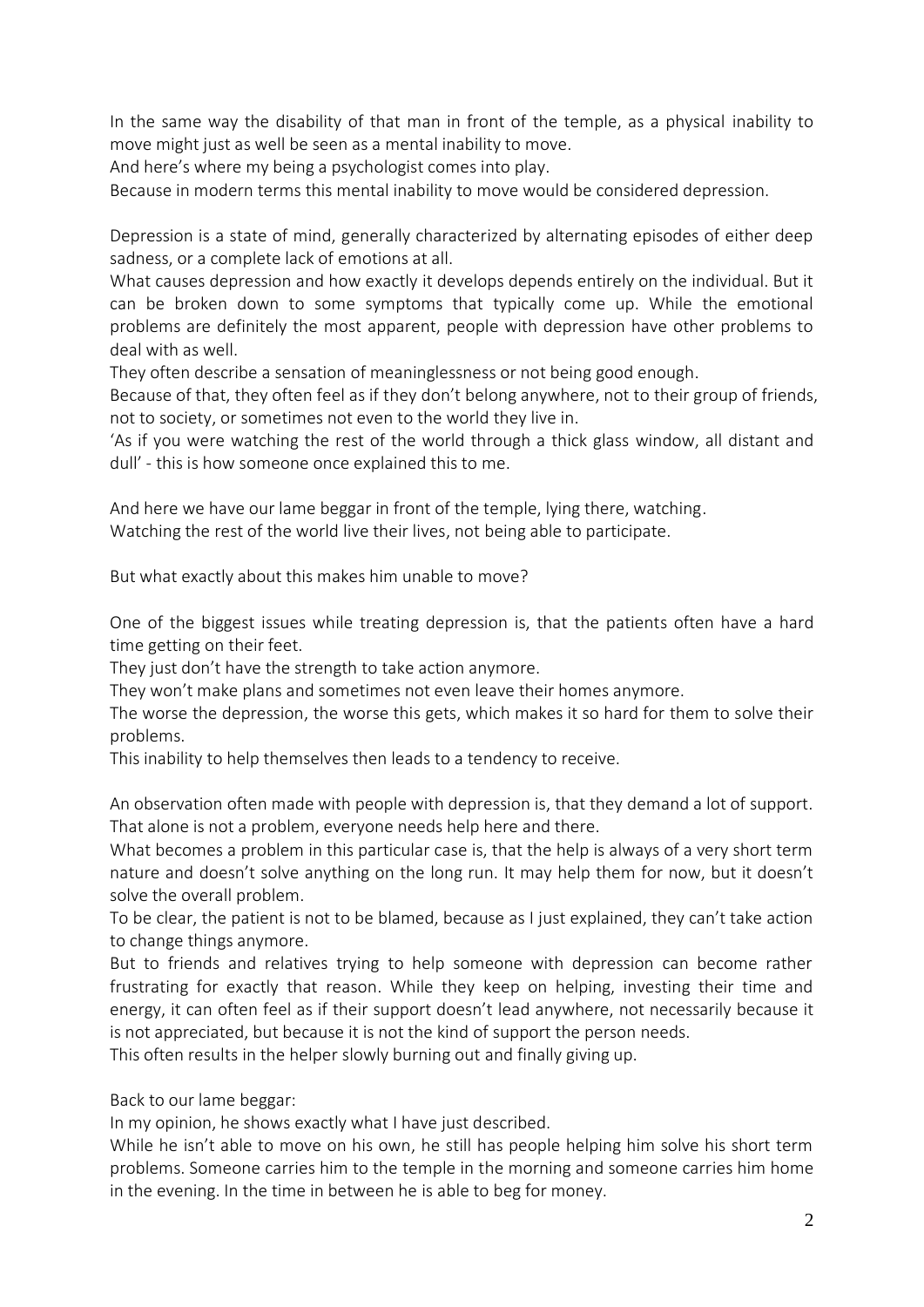So far, this has worked out. But if things stay like that, nothing is ever going to change.

When John and Peter walk past him, he does what he always does and asks them for alms, as he would ask anyone else. They however refuse and instead give him something else.

'And he took him by the right hand and raised him up;'

This right hand felt oddly prominent to me. He didn't just tap his shoulder to heal him. Nor did he just take any hand to raise him up or throw dirt in his face. He took his right hand. So, there has to be some meaning to this right hand, right?

After a bit of research, I found out, that the right hand is actually a very strong symbol. In Christian culture, the right hand is generally associated with God or the power of God, so it makes sense that Peter uses the right hand to perform a miracle.

But there is something else to this right hand that felt even more important to me: In the majority of cultures, the right hand is the one you would use to interact with others, mostly in a positive manner.

Offer to be someone's right hand - you offer your trust and support.

Put your right hand close to your heart - you make a promise.

Raise your right fist - you make a political statement.

Reaching out to someone with your right hand can be a greeting, an offer or a sign of agreement.

And that is why I think that this right hand is so important for this story. When I read it, I pictured Peter as if he was waiting for the beggar to react. He offered him his right hand, waiting for him to decide – whether he wants to grab it  $$ or not.

Psychologists widely agree that when treating depression, material and short-term support has little to no effect. And even if it has some effect, it doesn't last long.

Forcing help on someone is even worse, with an even weaker effect and, in some cases, a negative effect, making the depression even more serious.

The key to successfully treating depression is helping the patient to gather the strength and will to find his own solution.

But that means, that the patient needs to accept the treatment and to be willing to actually change things. If that is not the case, there's really not much you can do.

I think Peter knew that.

And I think that is why he waited and didn't just heal the man.

He probably could have, but he didn't.

He knew, that simply healing the man, because he would think that it's the right thing to do, might not have been what that man wanted or needed.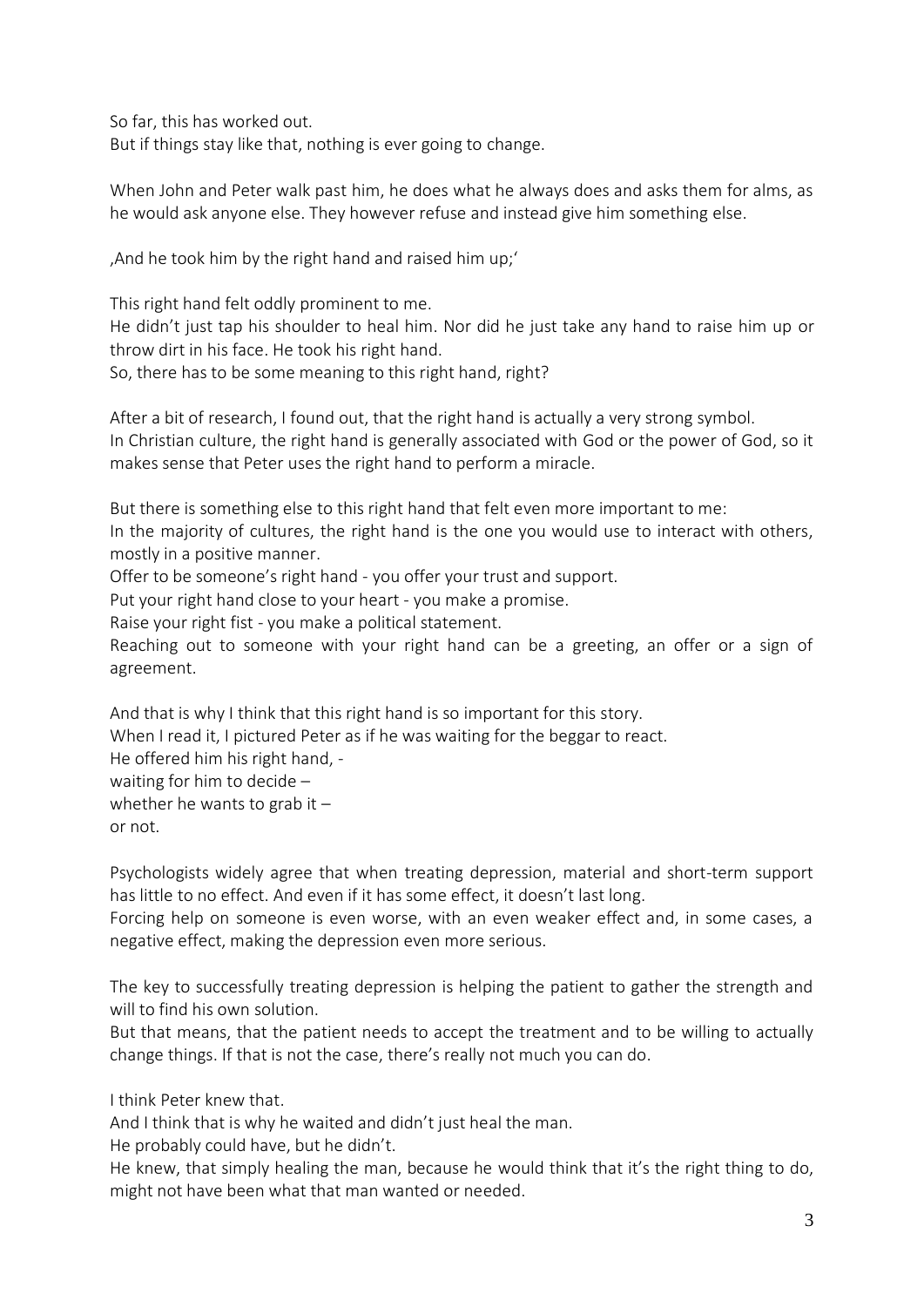Maybe he was happy with his lifestyle, there was no way Peter could have known without asking.

And as I said, forcing help on him could have made things even worse.

So, Peter reached out with his right hand and waited, basically telling the man:

'I can help - if you want me to - if you help me to do so.'

This way, the beggar still could have refused. Only when he accepted and grabbed this right hand, Peter raised him up.

The beggar then jumped up, he stood and walked and leapt and praised.

And the people in the temple were full of surprise seeing him like that, with all his new found energy and joy.

Again, this is something that correlates with post-depressive people.

Once having dealt with the major problems leading to their depression, their friends often describe the patient as much happier and more energetic than before, -

almost like a new person, full of ideas and plans.

This man who 'used to sit and ask', as the text says, who used to receive, now doesn't anymore. He now has the will and the energy to help himself and to organize and live his life the way he wishes it to be.

This is where a therapy should lead to.

To the patient not being a patient anymore.

And in the story, as soon as he knew he accepted it: Peter gave him the help he needed, and now he will not need him or the others again.

There's one more thing to say about Peter offering help and not simply providing it. Because I think he didn't only wait for the beggar's sake, but also to protect himself. Protect himself from needless disappointment, by realizing that his help wasn't even wanted, protect himself from what so many others had to experience trying to help.

And here's what we can learn from this text:

Both as Christians and as members of a society God wants us to help and support others.

But as I just explained, that is not always as easy as it may seem.

Helping, as rewarding as it may be, can be tiring, exhausting, frustrating, especially if it feels as if our help doesn't actually help.

We all have our limits and it is most important for us to know them, because as we are responsible for those around us, we are just as responsible for ourselves.

Secondly, I think, that we are always supposed to try and help those around us, at the same time I think that all we can do is offer our help, let people know that we are there if needed. I'm not saying that we should just sit there and wait until someone asks for help; that would be way too easy.

But I do think, that we have the right and the responsibility to think about ourselves as well. If someone, even if very close to us, doesn't want, accept, or appreciate our help and support, there is no reason to feel bad about actually stopping it.

So, should we help others?